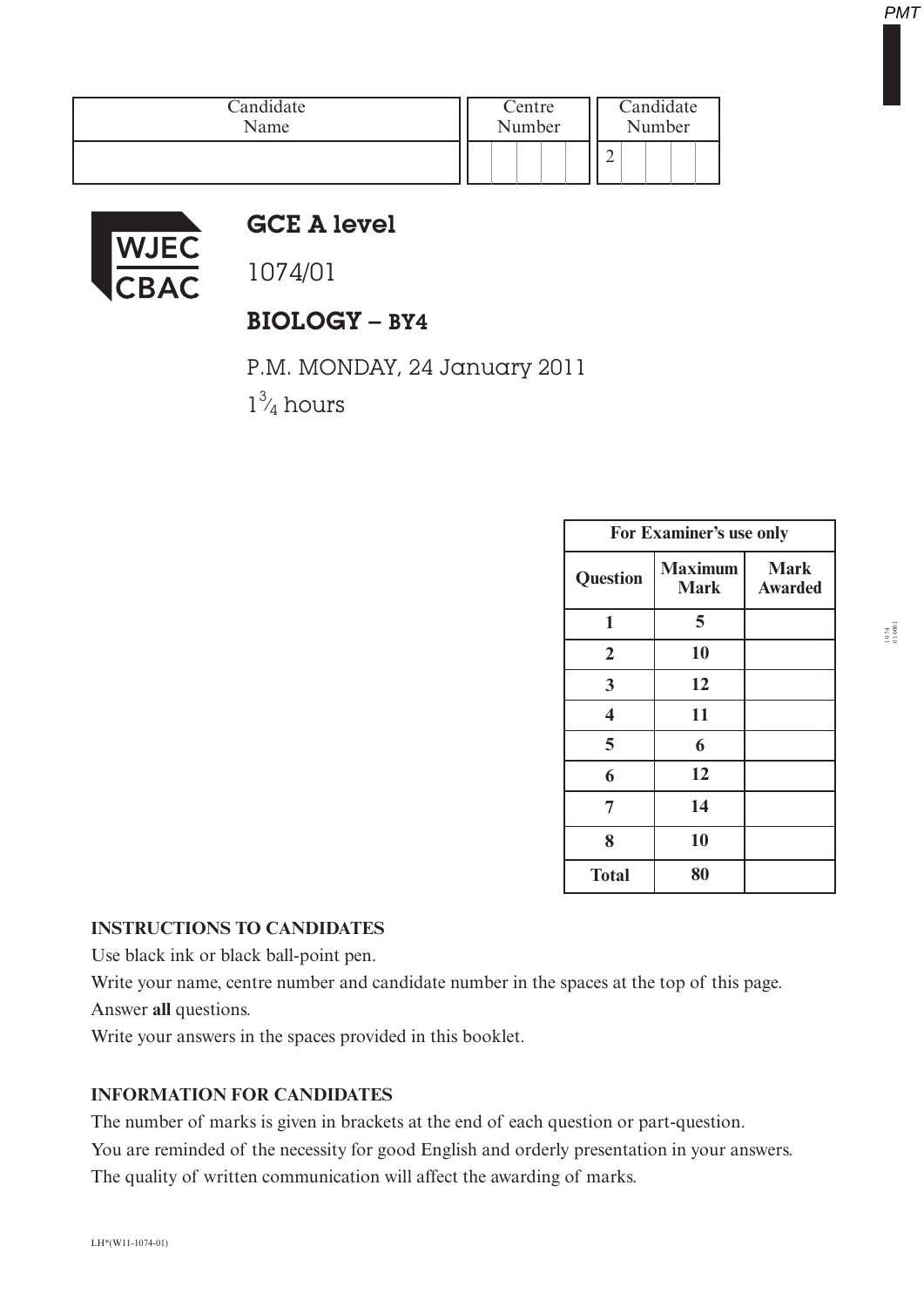Examiner only

- **1.** State the name of the term used to describe each of the following.
	- *(a)* The use of biological control agents, together with the minimal, well-targeted application of highly selective pesticides. [1]
	- *(b)* Microorganisms that grow best in the presence of oxygen, but can also survive in its absence. [1]

**. . . . . . . . . . . . . . . . . . . . . . . . . . . . . . . . . . . . . . . . . . . . . . . . . . . . . . . . . . . . . . . . . . . . . . . . . . . . . . . . . . . . . . . . . . . . . . . . . . . . . . . . . . . . . . . . . . . . . . . . . . . . . . . . . . . . . . . . . . . . . . . . . . . . . . . . . . . . . . . . . . . . . . . . . . .**

**. . . . . . . . . . . . . . . . . . . . . . . . . . . . . . . . . . . . . . . . . . . . . . . . . . . . . . . . . . . . . . . . . . . . . . . . . . . . . . . . . . . . . . . . . . . . . . . . . . . . . . . . . . . . . . . . . . . . . . . . . . . . . . . . . . . . . . . . . . . . . . . . . . . . . . . . . . . . . . . . . . . . . . . . . . .**

**. . . . . . . . . . . . . . . . . . . . . . . . . . . . . . . . . . . . . . . . . . . . . . . . . . . . . . . . . . . . . . . . . . . . . . . . . . . . . . . . . . . . . . . . . . . . . . . . . . . . . . . . . . . . . . . . . . . . . . . . . . . . . . . . . . . . . . . . . . . . . . . . . . . . . . . . . . . . . . . . . . . . . . . . . . .**

**. . . . . . . . . . . . . . . . . . . . . . . . . . . . . . . . . . . . . . . . . . . . . . . . . . . . . . . . . . . . . . . . . . . . . . . . . . . . . . . . . . . . . . . . . . . . . . . . . . . . . . . . . . . . . . . . . . . . . . . . . . . . . . . . . . . . . . . . . . . . . . . . . . . . . . . . . . . . . . . . . . . . . . . . . . .**

- *(c)* Receptors responsible for detecting changes in the solute concentration of the blood, as it flows through the hypothalamus of the brain. [1]
- *(d)* Simple nerve cells, found in hydra, with short extensions joined to each other and branching in a number of different directions. [1]
- *(e)* The influence of relative periods of light and darkness on flowering. [1]

**(Total 5 marks)**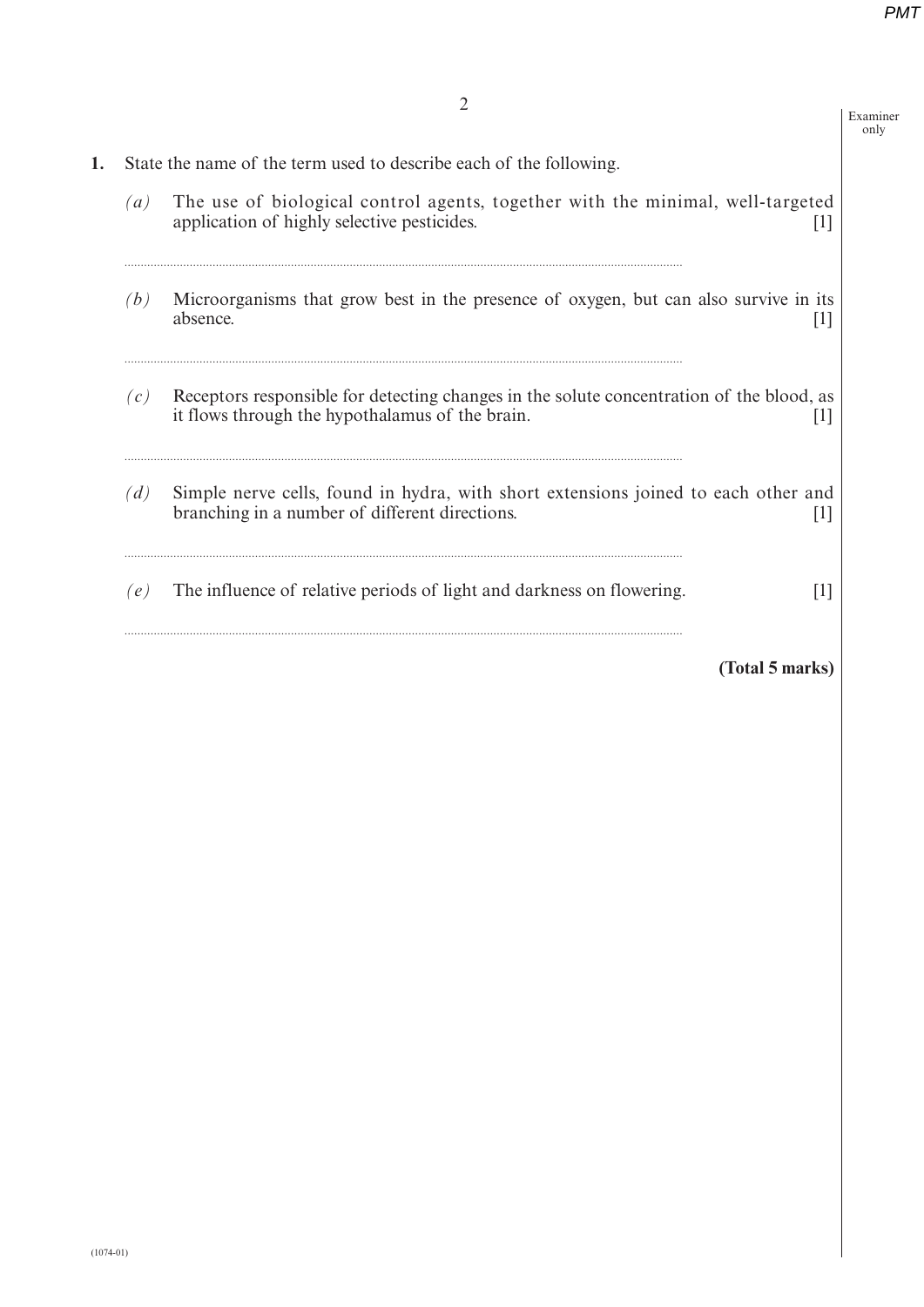# **BLANK PAGE**

3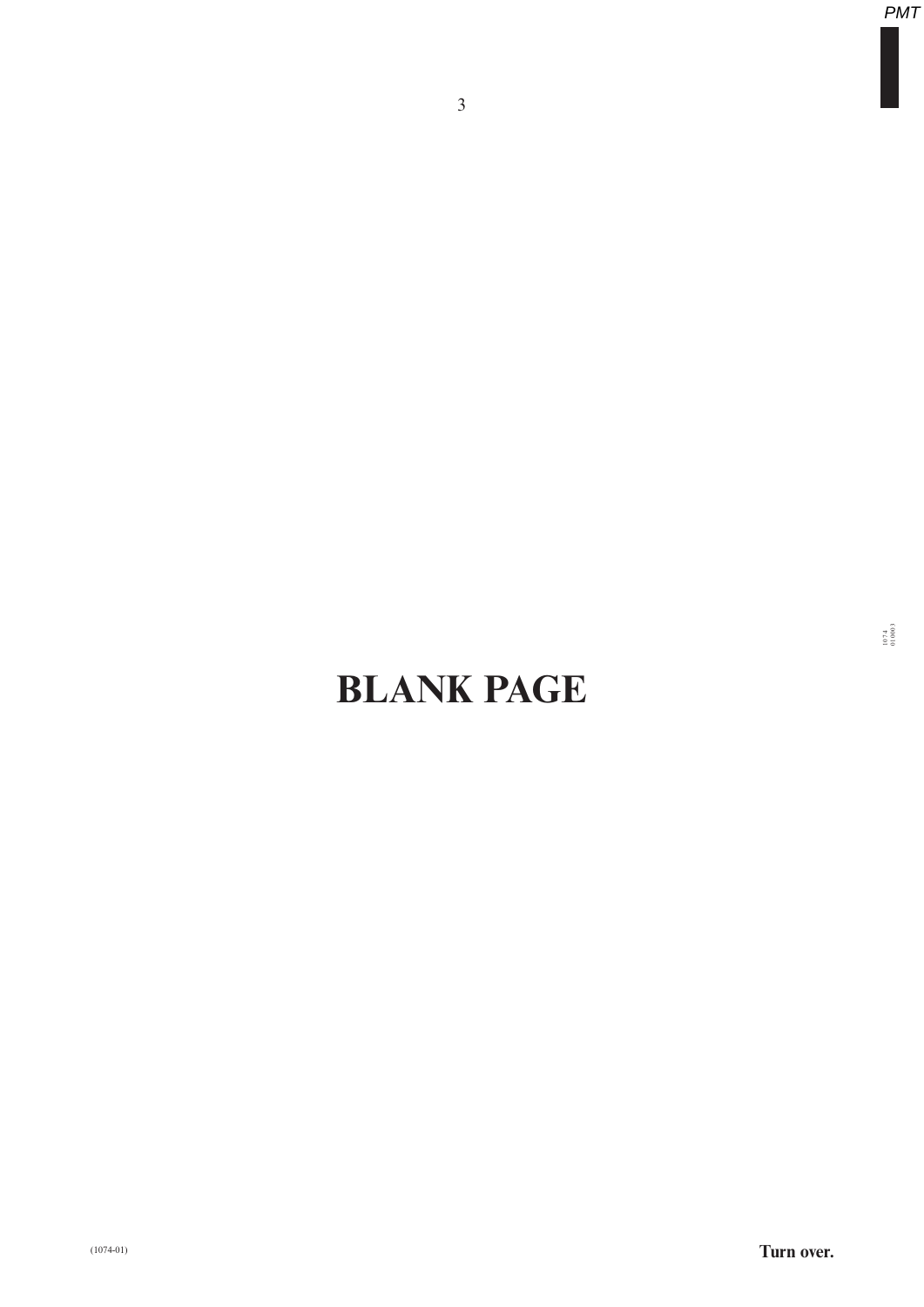Examiner only

**2.** *(a)* Two species of a single celled organism called *Paramecium*, *P. aurelia* and *P. caudatum* were grown together in a single culture of the bacterium *Bacillus pyocyaneus*, on which they both feed. Their population densities were measured every two days and the results are shown in the graph below.

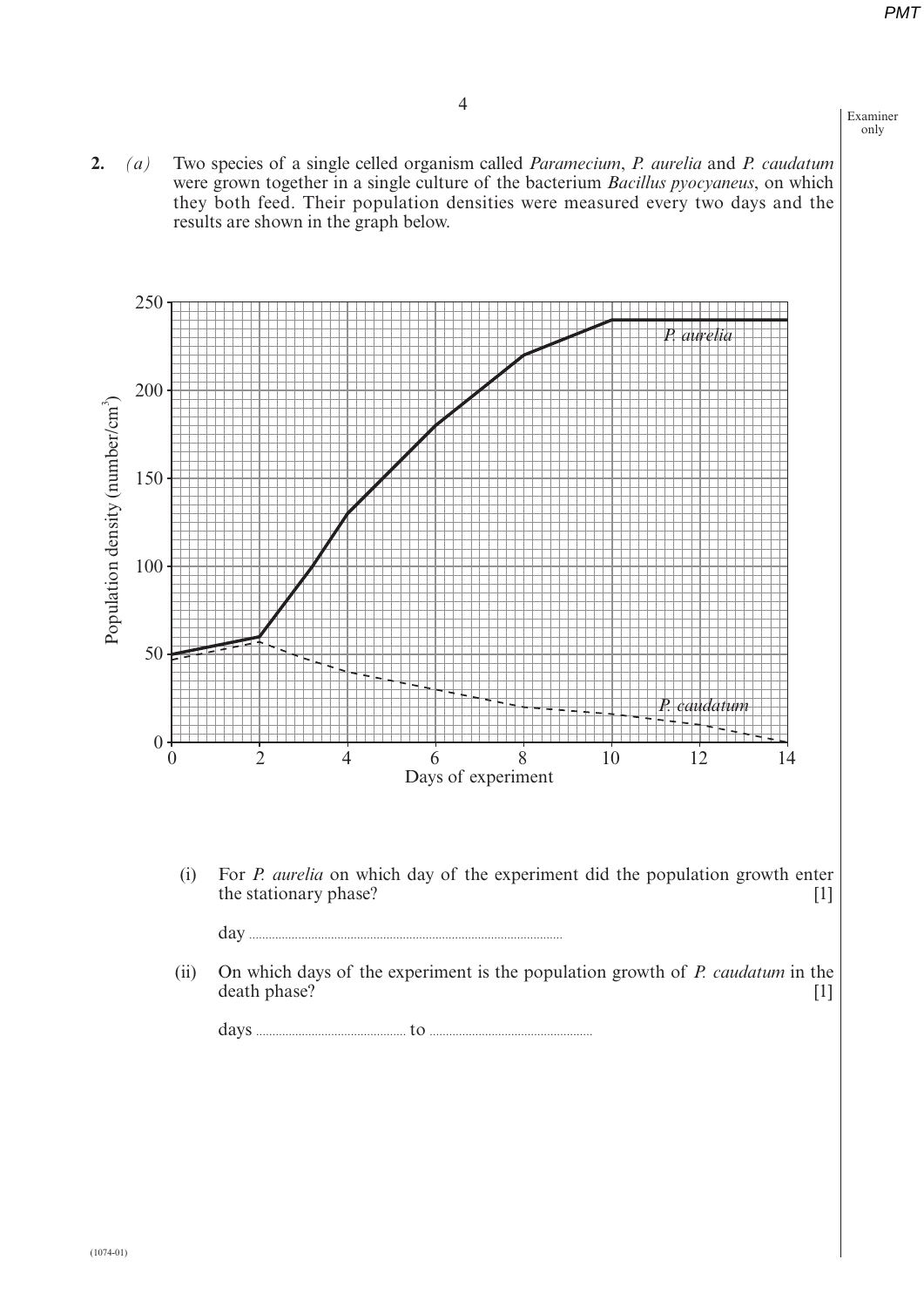Examiner<br>only

| (b) | The experiment shows both interspecific and intraspecific competition. |                                                                                                                                                                                                                                                          |  |  |  |  |
|-----|------------------------------------------------------------------------|----------------------------------------------------------------------------------------------------------------------------------------------------------------------------------------------------------------------------------------------------------|--|--|--|--|
|     | (i)                                                                    | Which type of competition is most likely to have caused the population of<br>P. caudatum to decrease after day 2?<br>$[1]$                                                                                                                               |  |  |  |  |
|     | (ii)                                                                   | What was the carrying capacity for <i>P. aurelia</i> in this experiment?<br>$[1]$                                                                                                                                                                        |  |  |  |  |
|     | (iii)                                                                  | How might the carrying capacity have been increased in this experiment?<br>$\lceil 1 \rceil$                                                                                                                                                             |  |  |  |  |
|     | (iv)                                                                   | Suggest, with an explanation, what would happen to the numbers of P. caudatum<br>if <i>P. aurelia</i> became infected with a parasitic microorganism at day eight.<br>$\lceil 2 \rceil$<br>Suggestion <b>Example 2018</b> Suggestion <b>Example 2018</b> |  |  |  |  |
| (c) | (i)                                                                    | Distinguish between the terms <i>density dependent</i> and <i>density independent</i> factors.<br>$[2]$                                                                                                                                                  |  |  |  |  |
|     | (ii)                                                                   | Name one density independent factor that could have changed in the experiment.<br>$[1]$                                                                                                                                                                  |  |  |  |  |

(Total 10 marks)

Turn over.

 $1074$ <br> $010005$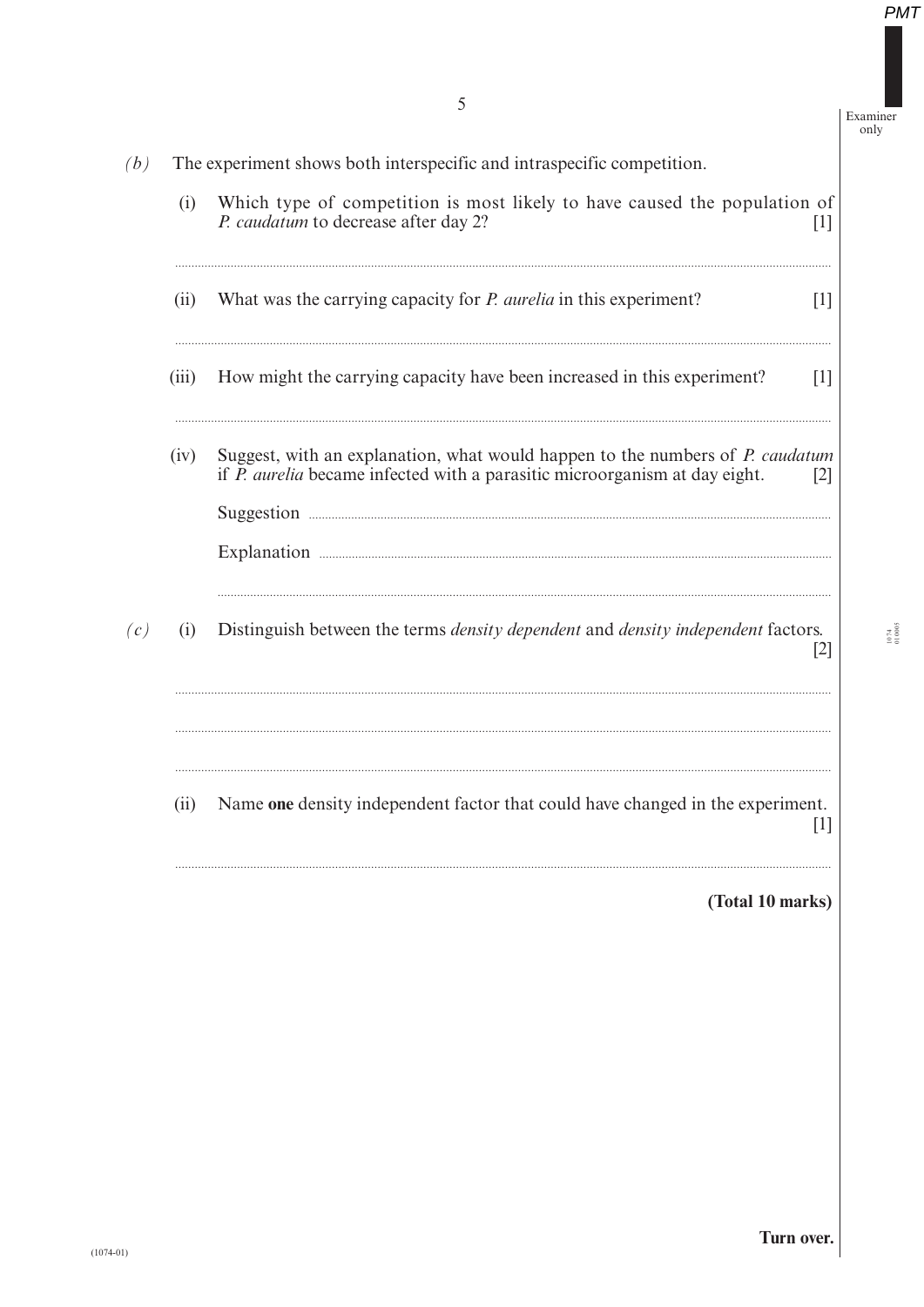Examiner only

The diagram shows part of a kidney tubule or nephron.  $3.$ 



 $(a)$ Name the network of capillaries labelled X.  $(i)$ 

 $[1]$ 

Apart from water and glucose, name two substances which will be present in the  $(ii)$ filtrate.  $[1]$ 

Name the process that separates these molecules from the blood plasma.  $(iii)$  $[1]$ 

The filtration rate is the total volume of filtrate formed per minute.  $(iv)$ Explain the effect of a large loss of blood from the body on the filtration rate.  $[2]$ 

 $(b)$ Much of the water in the kidney filtrate is reabsorbed from the collecting duct.

- Name the part of the nephron which provides the osmotic gradient for  $(i)$ reabsorption.  $\lceil 1 \rceil$
- Suggest one way in which this part of the nephron might be modified in desert  $(ii)$ animals.  $\lceil 1 \rceil$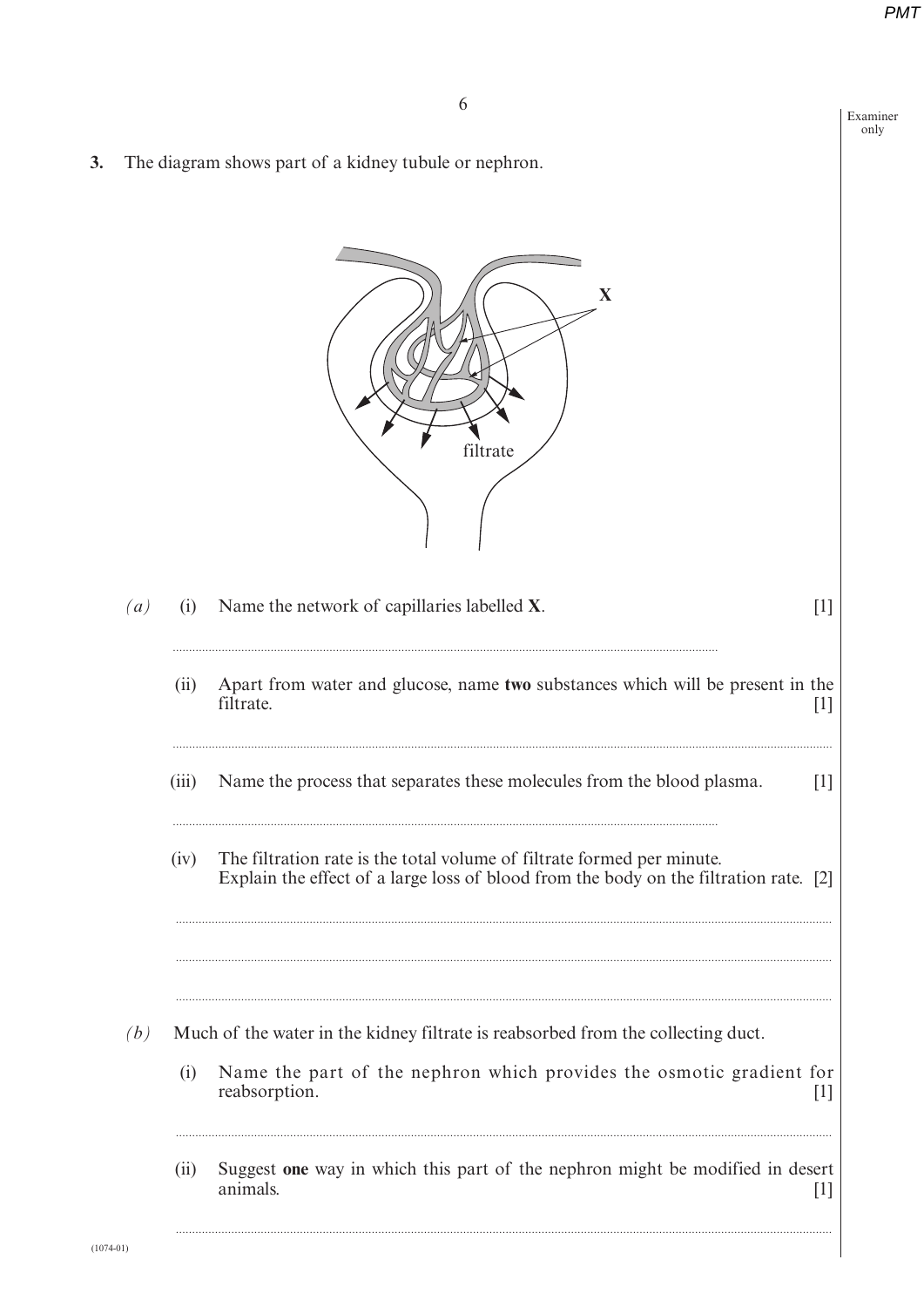Examiner only

- *(c)* The environment in which an animal lives plays a part in the type of nitrogenous waste produced.
	- (i) For the animals listed in the table below name the excretory products and place the products in the appropriate boxes. [3]

| Animal          | Main excretory product | <b>Toxicity</b> | Solubility |
|-----------------|------------------------|-----------------|------------|
| Freshwater fish |                        | high            | high       |
| <b>Bird</b>     |                        | low             | low        |
| Mammal          |                        | medium          | medium     |

- (ii) Which excretory product requires the least volume of water for its excretion? [1]
- (iii) Explain **one** *further* advantage of the excretory product you have named in  $(c)$  (ii) [1]

**. . . . . . . . . . . . . . . . . . . . . . . . . . . . . . . . . . . . . . . . . . . . . . . . . . . . . . . . . . . . . . . . . . . . . . . . . . . . . . . . . . . . . . . . . . . . . . . . . . . . . . . . . . . . . . . . . . . . . . . . . . . . . . . . . . . . . . . . . . . . . . . . . . . . . . . . . . . . . . . . . . . . . . . . . . . . . . . . . . . . . . . . . . . . . . . . . . . . . . . . .**

**. . . . . . . . . . . . . . . . . . . . . . . . . . . . . . . . . . . . . . . . . . . . . . . . . . . . . . . . . . . . . . . . . . . . . . . . . . . . . . . . . . . . . . . . . . . . . . . . . . . . . . . . . . . . . . . . . . . . . . . . . . . . . . . . . . . . . . . . . . . . . . . . . . . . . . . . . . . . . . . . . . . . . . . . . . . . . . . . . . . . . . . . . . . . . . . . . . . . . . . . .**

**(Total 12 marks)**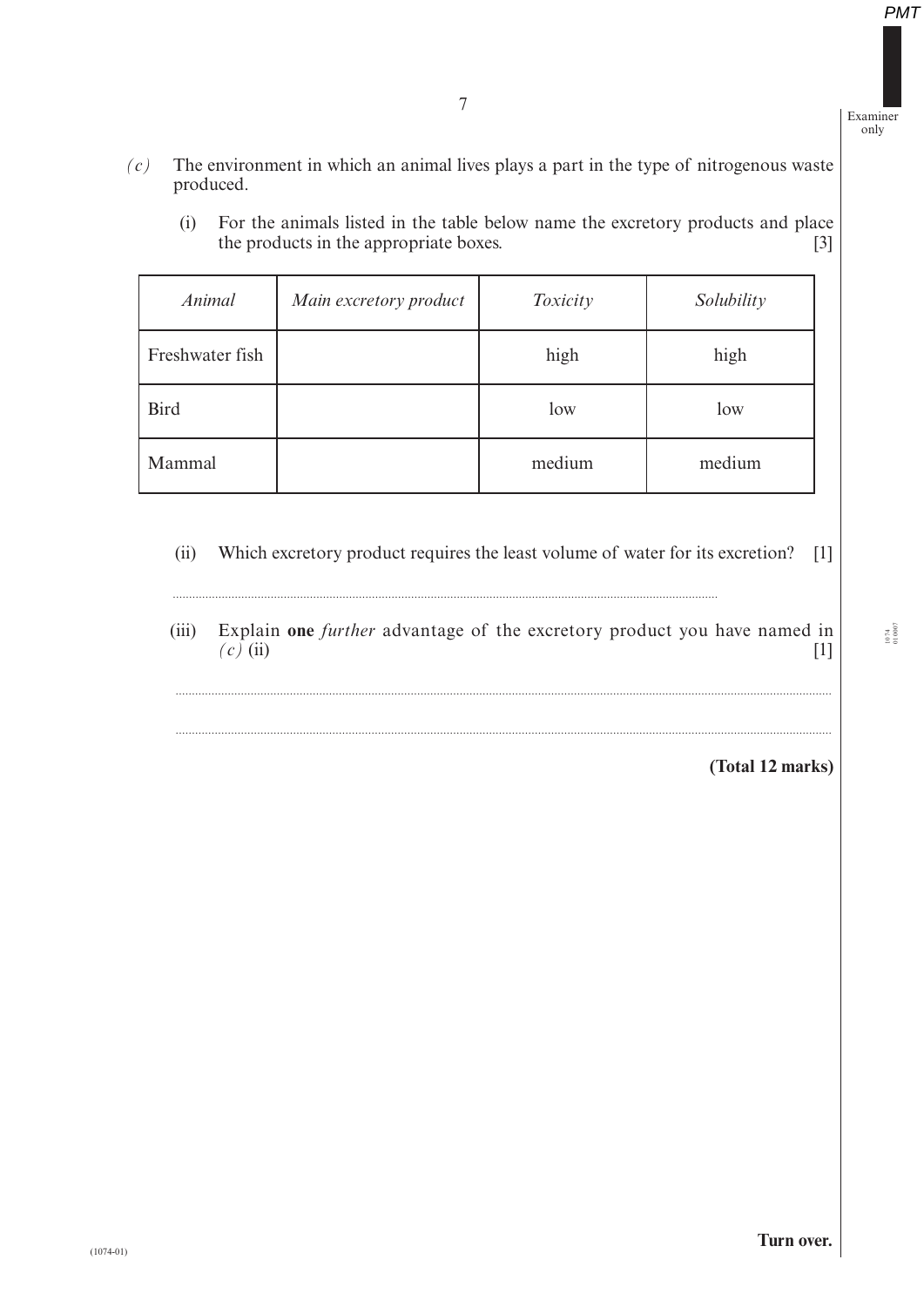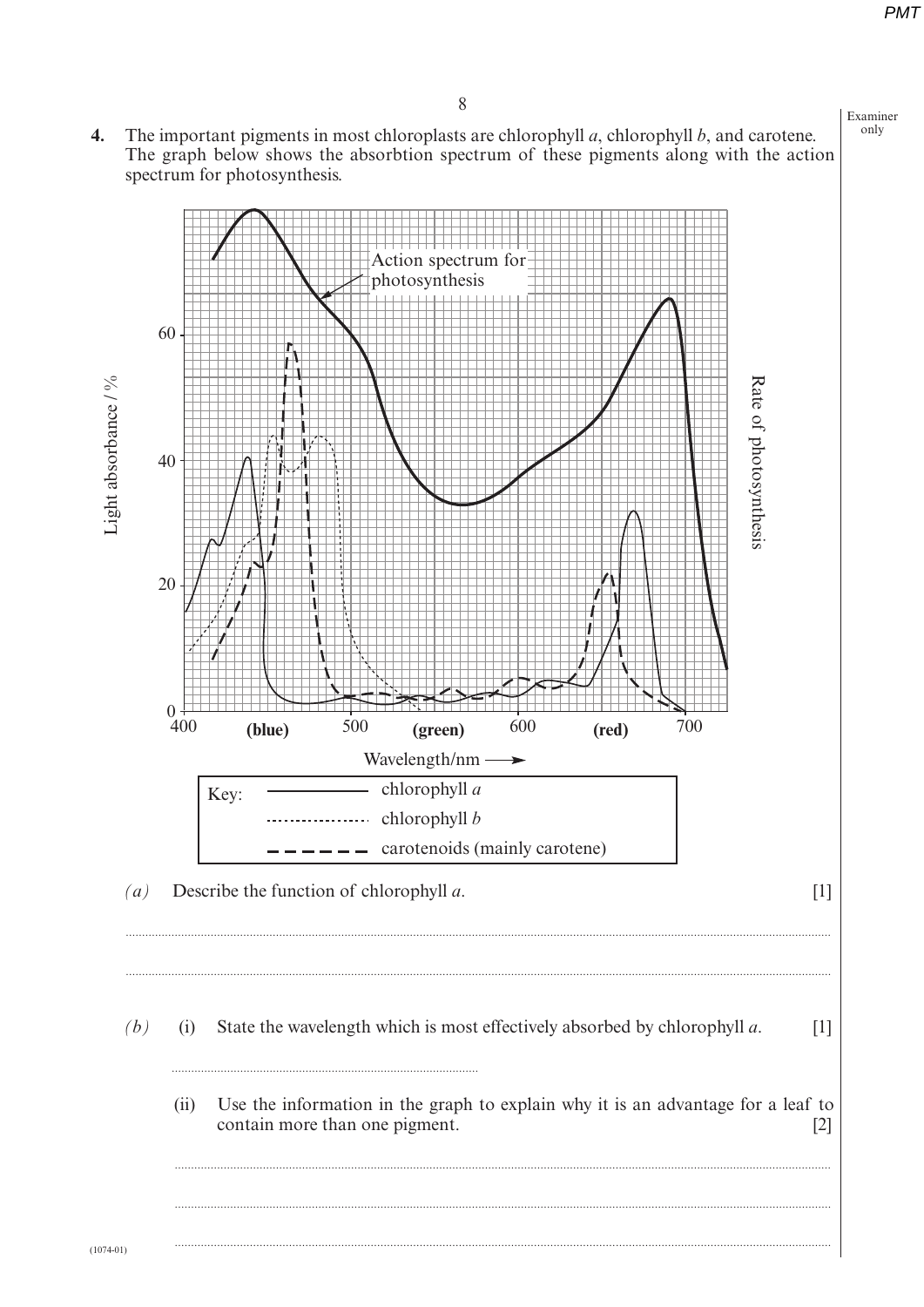

Turn over.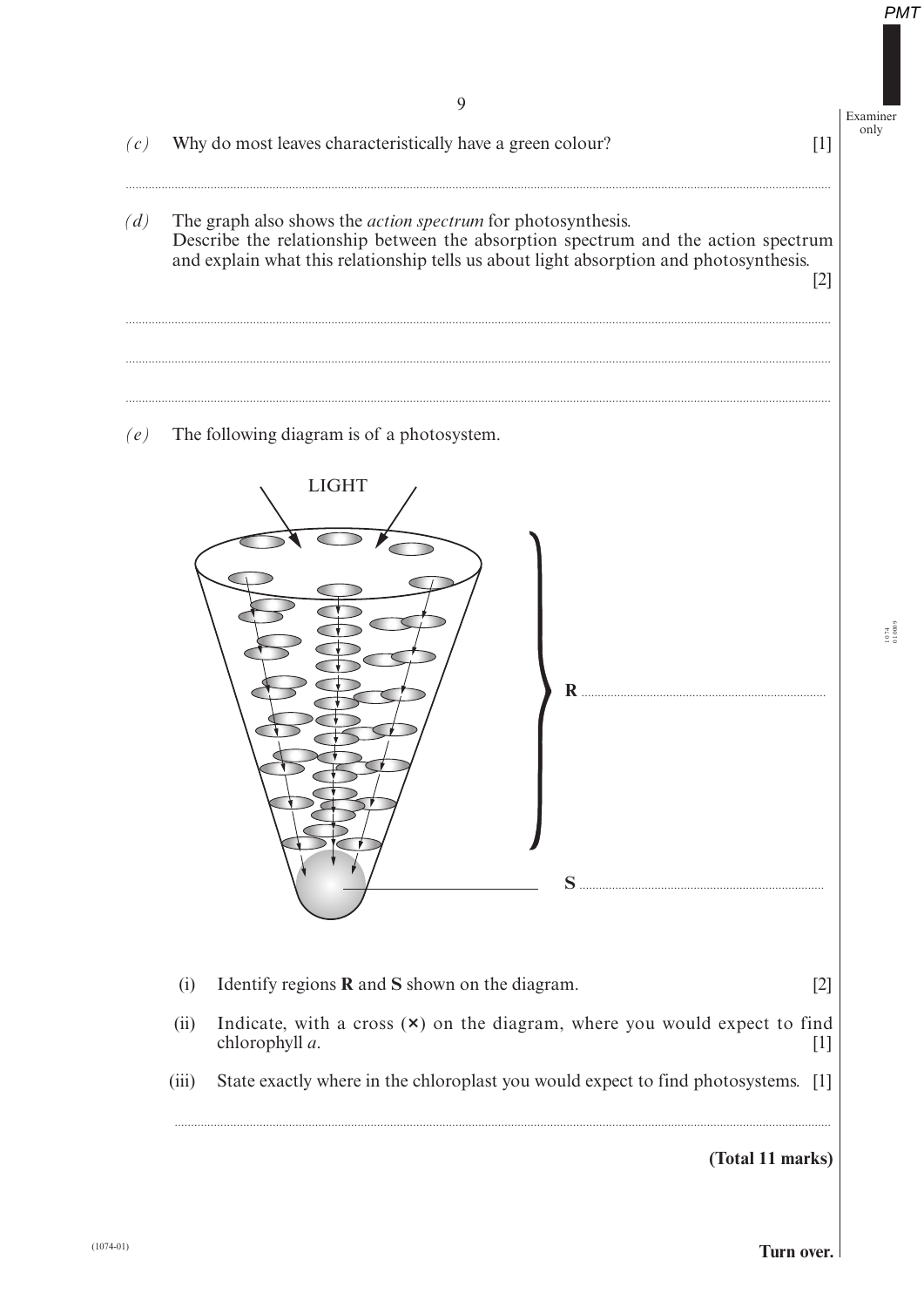

(1074-01)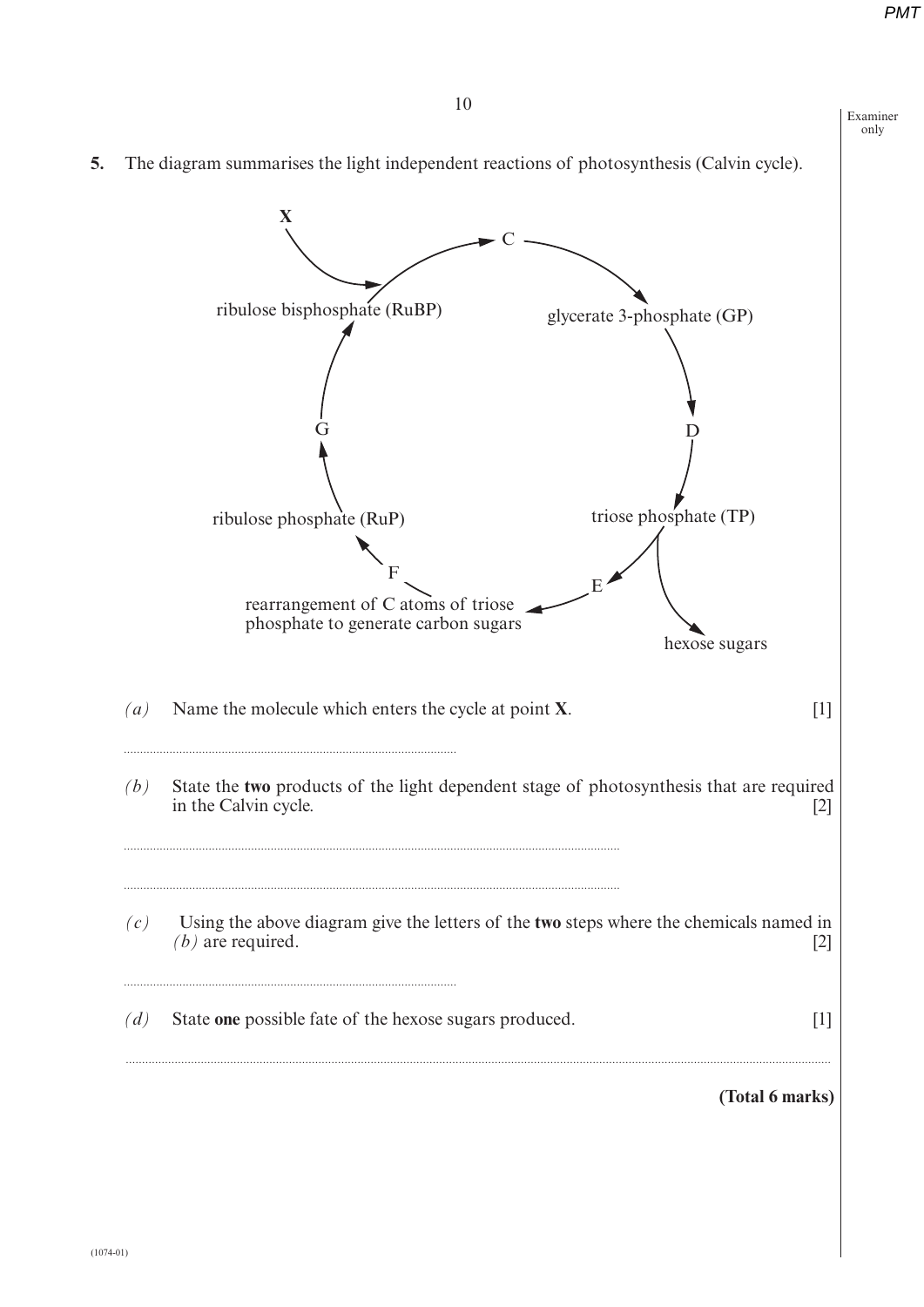## **BLANK PAGE**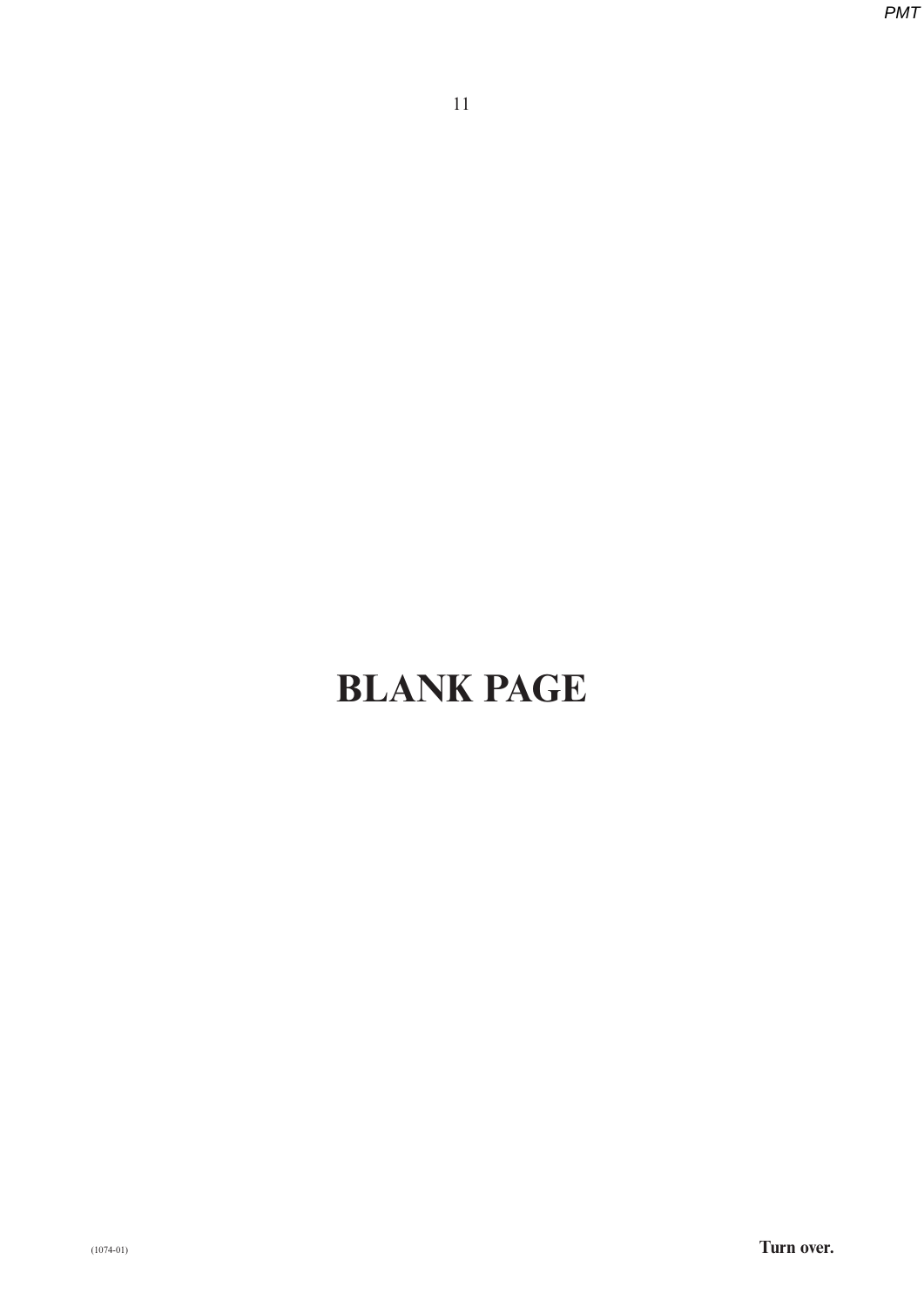

A two carbon acetyl group enters the cycle by combining with a molecule of oxaloacetate  $(4C)$  with the formation of a molecule of citrate  $(6C)$ . This is then decarboxylated and dehydrogenated to regenerate the oxaloacetate.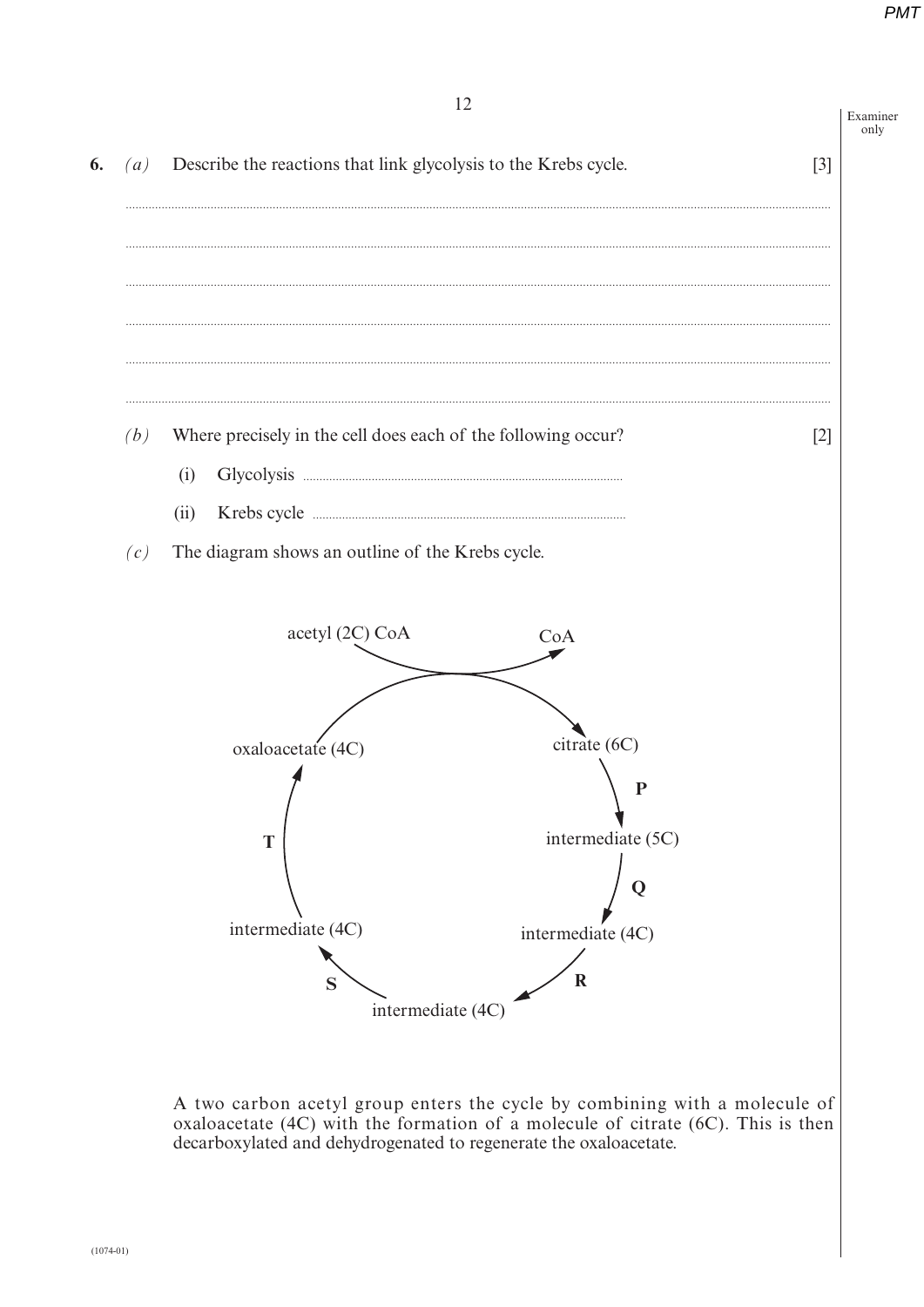|     |      | 19                                                                                                                                      | Examiner<br>only |
|-----|------|-----------------------------------------------------------------------------------------------------------------------------------------|------------------|
|     | (i)  | Explain the following terms.<br>$\lceil 2 \rceil$                                                                                       |                  |
|     |      | Decarboxylation<br>Ι.                                                                                                                   |                  |
|     |      | $_{\rm II}$<br>Dehydrogenation                                                                                                          |                  |
|     | (i)  | State the letters showing the individual steps in the cycle where decarboxylation is<br>taking place.<br>Ш                              |                  |
| (d) |      | ATP is made directly by substrate level phosphorylation in the Krebs cycle.                                                             |                  |
|     | (i)  | State the number of ATP molecules that are made directly per 'turn' of the cycle.<br>$\lceil 1 \rceil$                                  |                  |
|     | (ii) | Complete the table to show the number of ATP molecules that are made in the<br>electron transport chain per 'turn' of the cycle.<br>[2] |                  |

|                                      | In the link reaction | In the Krebs Cycle | In the Krebs Cycle |
|--------------------------------------|----------------------|--------------------|--------------------|
|                                      | using NADH           | using NADH         | using FADH         |
| Number of molecules<br>of ATP formed |                      |                    |                    |

(iii) Explain why the two hydrogen acceptors NAD and FAD lead to the production of different numbers of ATP molecules. [1]

**. . . . . . . . . . . . . . . . . . . . . . . . . . . . . . . . . . . . . . . . . . . . . . . . . . . . . . . . . . . . . . . . . . . . . . . . . . . . . . . . . . . . . . . . . . . . . . . . . . . . . . . . . . . . . . . . . . . . . . . . . . . . . . . . . . . . . . . . . . . . . . . . . . . . . . . . . . . . . . . . . . . . . . . . . . . . . . . . . . . . . . . . . . . . . . . . . . . . . . . . .**

**. . . . . . . . . . . . . . . . . . . . . . . . . . . . . . . . . . . . . . . . . . . . . . . . . . . . . . . . . . . . . . . . . . . . . . . . . . . . . . . . . . . . . . . . . . . . . . . . . . . . . . . . . . . . . . . . . . . . . . . . . . . . . . . . . . . . . . . . . . . . . . . . . . . . . . . . . . . . . . . . . . . . . . . . . . . . . . . . . . . . . . . . . . . . . . . . . . . . . . . . .**

**(Total 12 marks)**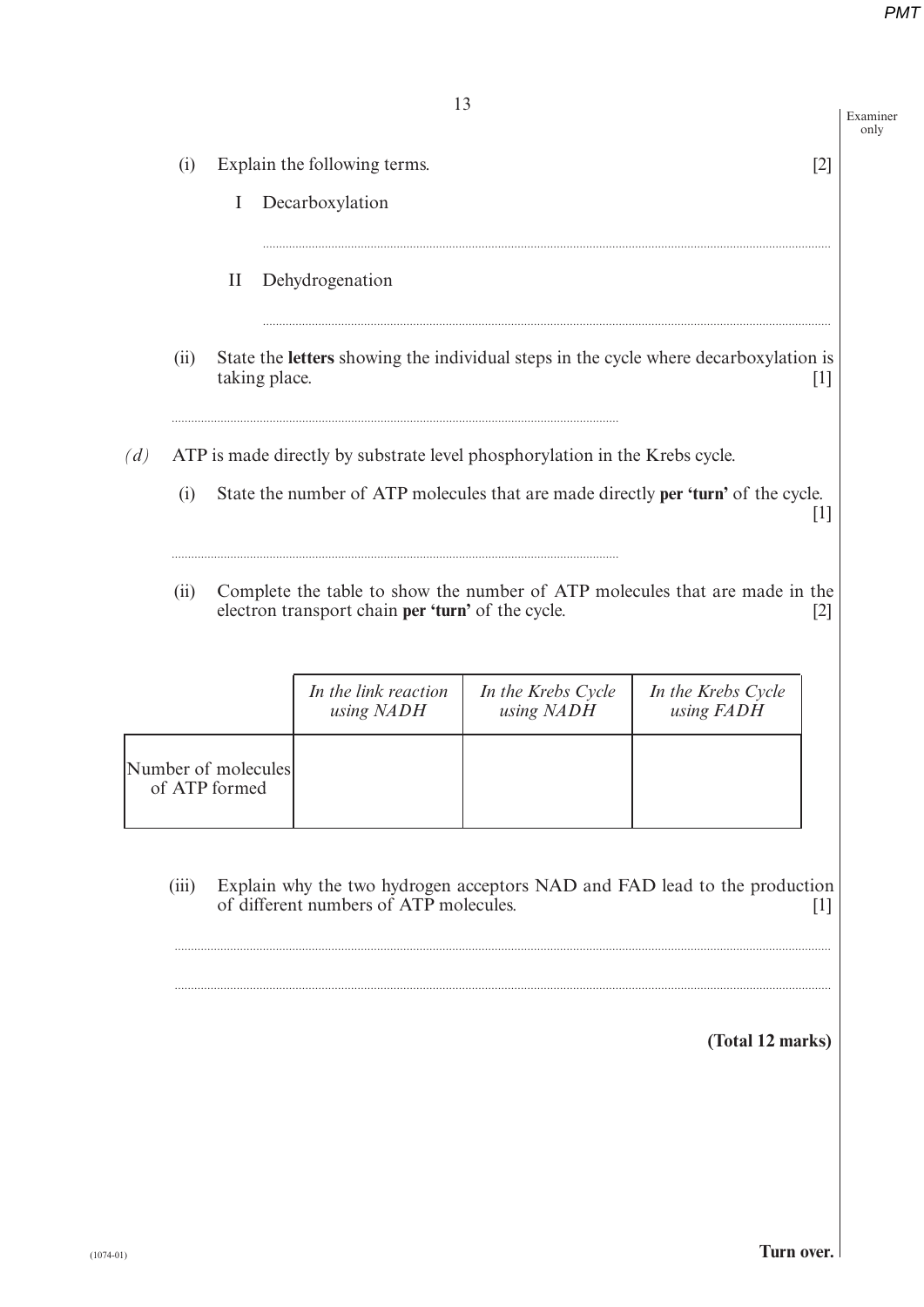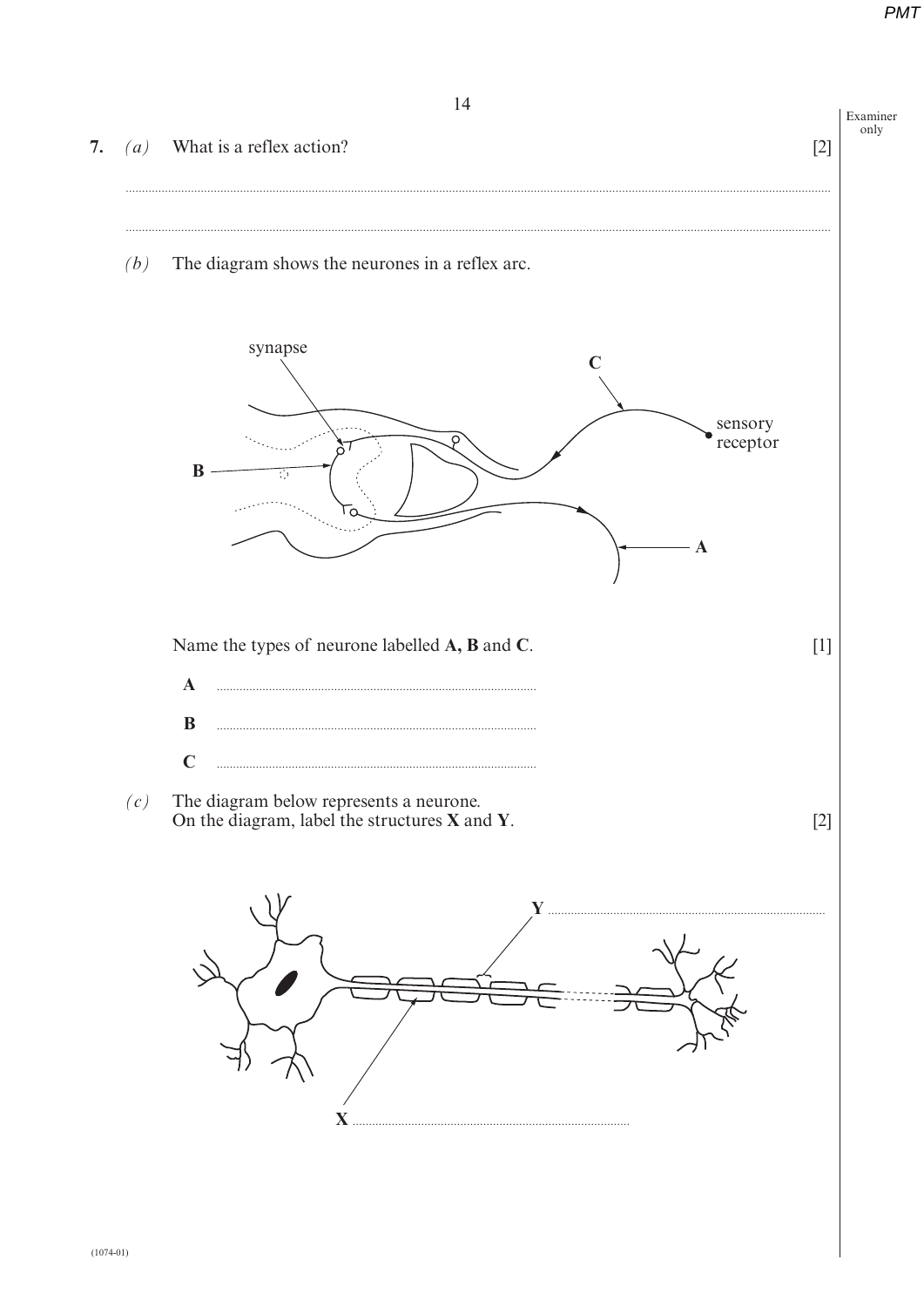

Turn over.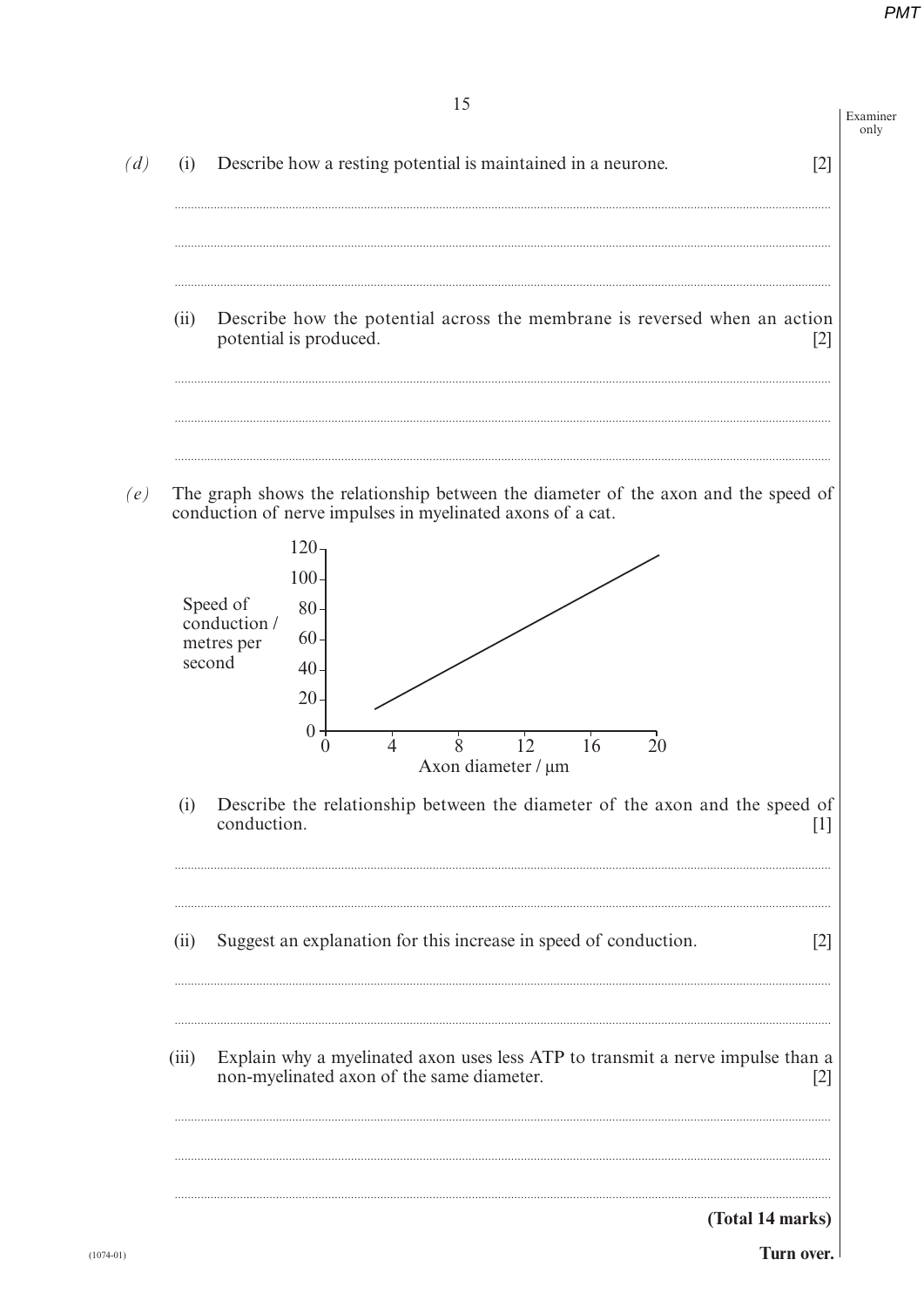|           | 16                                                                                                                                      |
|-----------|-----------------------------------------------------------------------------------------------------------------------------------------|
|           |                                                                                                                                         |
|           | Answer one of the following questions.<br>Any diagrams included in your answer must be fully annotated.                                 |
| Either,   | $(a)$ Give an account of anaerobic respiration in organisms.<br>[10]                                                                    |
| <b>Or</b> | $(b)$ Describe how the principles of using a batch culture fermenter are applied<br>to the industrial production of penicillin.<br>[10] |
|           |                                                                                                                                         |
|           |                                                                                                                                         |
|           |                                                                                                                                         |
|           |                                                                                                                                         |
|           |                                                                                                                                         |
|           |                                                                                                                                         |
|           |                                                                                                                                         |
|           |                                                                                                                                         |
|           |                                                                                                                                         |
|           |                                                                                                                                         |
|           |                                                                                                                                         |
|           |                                                                                                                                         |
|           |                                                                                                                                         |
|           |                                                                                                                                         |
|           |                                                                                                                                         |
|           |                                                                                                                                         |
|           |                                                                                                                                         |
|           |                                                                                                                                         |
|           |                                                                                                                                         |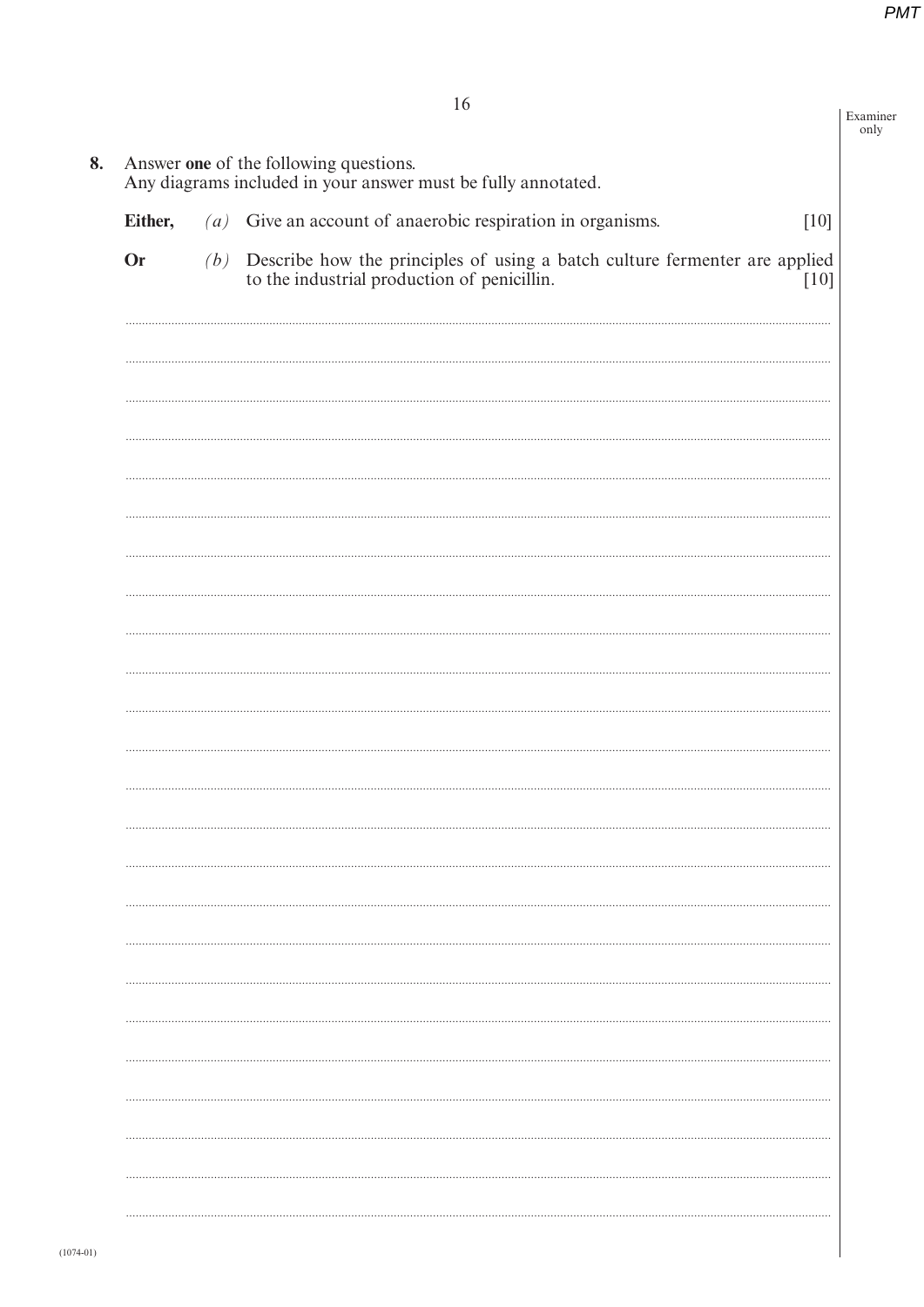| 17 |                  |
|----|------------------|
|    | Examiner<br>only |
|    |                  |
|    |                  |
|    |                  |
|    |                  |
|    |                  |
|    |                  |
|    |                  |
|    |                  |
|    |                  |
|    |                  |
|    |                  |
|    |                  |
|    |                  |
|    |                  |
|    |                  |
|    |                  |
|    |                  |
|    |                  |
|    |                  |
|    |                  |
|    |                  |
|    |                  |
|    |                  |
|    |                  |
|    |                  |
|    |                  |
|    |                  |
|    |                  |
|    |                  |
|    |                  |
|    |                  |
|    |                  |
|    |                  |
|    |                  |
|    |                  |
|    |                  |
|    |                  |